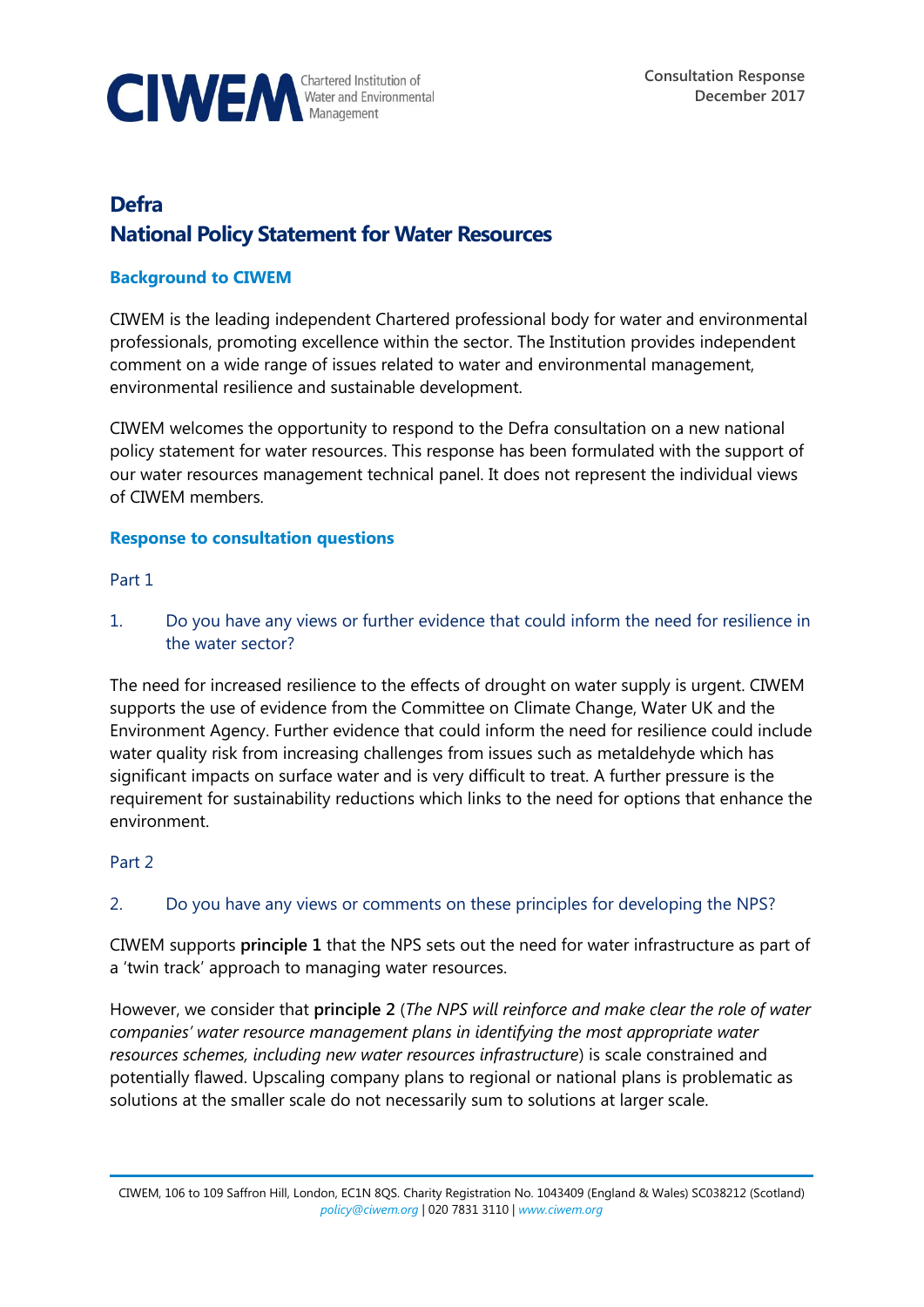The proposed criteria for defining a Nationally Significant Infrastructure Project (NSIP) do not consider any regional or supra-regional water resources issues, such as those identified in individual water company WRMPs or in collaborative programmes such as Water Resources in the South East (WRSE). Nationally important solutions may be part of the solutions in either of these plans, for example where new resource schemes are shown to be important in maintaining supplies to large populations, either directly or indirectly. There are likely to be supply schemes below this proposed threshold that are shown in WRMPs or supra-regional plans to be nationally important, based on other metrics, such as population or economic value.

An integrated, tiered perspective, and supra-company level governance is needed. In response to paragraph 39, the potential benefits from joined up strategies and schemes will need to be directed rather than expected to emerge organically.

Defra should provide a clearer, stronger steer to EA and Ofwat (and the water companies) in support of regional, multisector water resources planning together with greater national tier co-ordination to help ensure that nationally significant solutions progressed are the right ones and that they deliver multiple benefits.

CIWEM particularly welcomes the inclusion of **principle 3** to meet the government's stated objective to enhance the environment. Nationally significant supply side schemes must demonstrate they will realise a "net environmental benefit" with this forming part of the assessment criteria where an application for a consent order is examined. This needs government support to ensure this is not devalued against other drivers.

# 3. Do you consider there to be any further principles for developing the NPS? Please explain your reasoning.

The NPS should consider the need for national-scale planning for drought event resilience.

# The role of AoS and HRA

CIWEM welcomes the use of an appraisal of sustainability (AoS). This will allow communities to comment on the ability of the NPS to drive multiple benefits.

CIWEM welcomes the use of an HRA which will assess whether the NPS is likely to impact on any designated sites.

## Part 3

# 11. What are your views on the factors we have set out here for considering if schemes are nationally significant?

CIWEM considers these are sensible and appropriate. The lower of the suggested sizes would reduce the risk of scale-limitation of best solution selection (albeit at the risk of governance up-scaling/migration).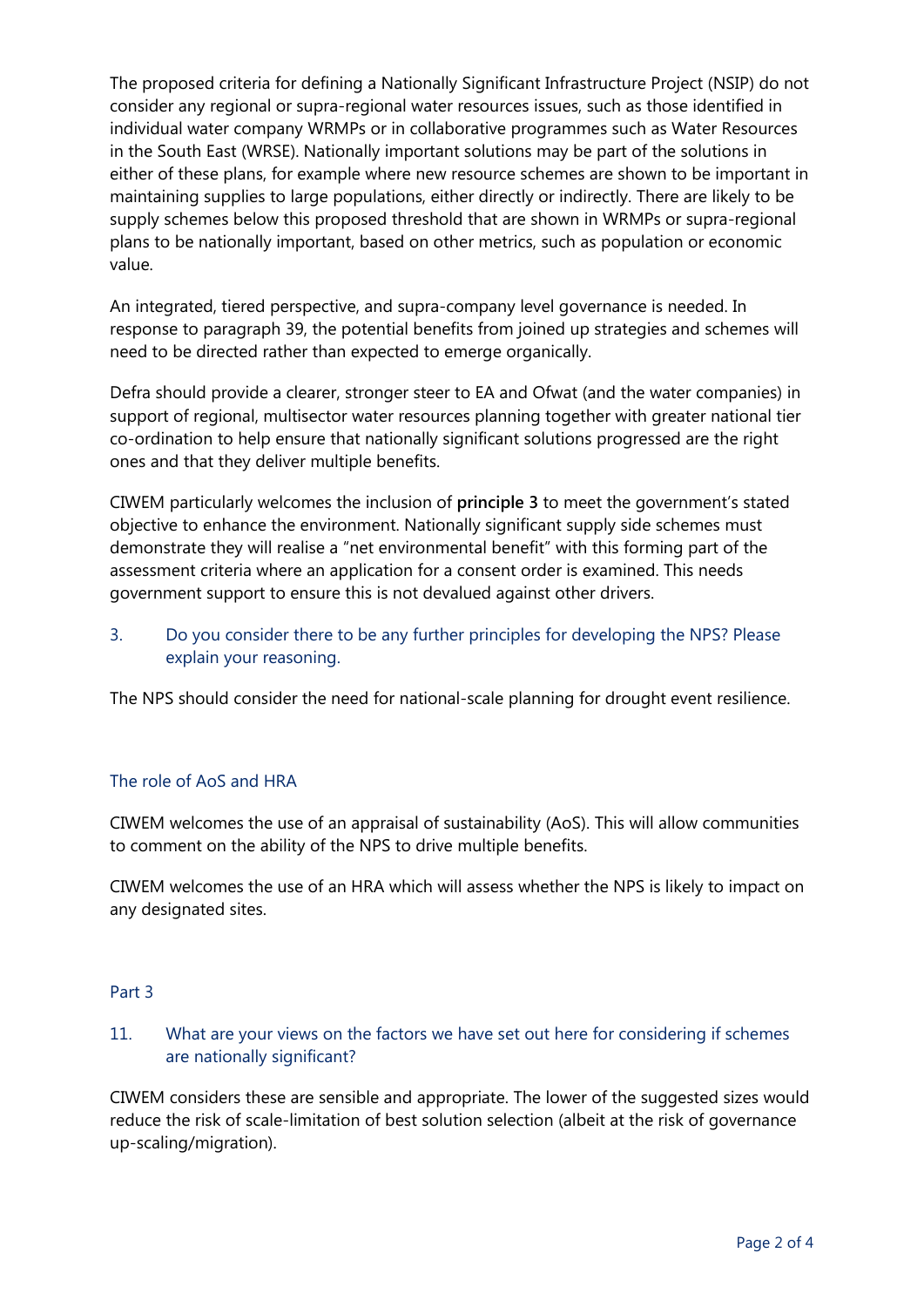13. Which of the two options is your preferred threshold for new nationally significant reservoir schemes? Please explain your reasoning, where possible using examples of previous reservoir schemes and schemes that are likely to be brought forward in future WRMPs.

Our preferred threshold is (ii, yield) rather than (i, capacity) as yield is a more reliable and useful metric.

Regarding reservoir size, the merits of selecting schemes that provide opportunities for staged increase in capacity/ yield, to provide flexibility in response to the uncertainty of the need for more resources should be considered.

14. Which of the two options is your preferred threshold for new nationally significant water transfer schemes? Please explain your reasoning, where possible using examples of previous transfer schemes and schemes that are likely to be brought forward in WRMPs.

Inter-regional water transfers of water from area A that can make a valuable contribution to drought in area B should be encouraged. We support the points made on the qualifying size in paragraphs 81 and 82; the qualifying transfer rate needs to be much less than 100  $\text{Mm}^3$ . For transfers, a single short link can make a world of difference on a bigger scale. Systems of short links should be seen as an entity (aggregated length is key, not component length). The need for transfer links to be considered on merit not on length, so the threshold should be as low as it can be, if length must be considered at all.

15. Do you have any views on whether there would be benefit in including groups of smaller transfer schemes within the threshold? Please explain your reasoning.

An unconnected network of smaller transfers can reduce adverse environmental impacts whilst supporting drought mitigation across a wide area, and even nationally, including in knock-on ways (e.g. adjacent transfer from A to B enables use of less water elsewhere in B, which in turn enables water to be transferred locally to C, using short distance transfers that deliver yield benefits across wide areas). This needs to be considered regarding the argument on length in paragraph 85. Short length transfer solutions could deliver benefits to wide and distant regions. The length of the link should not be a criterion, the yield benefit to places further afield, not just nearby needs to be taken into account.

16. What are the main benefits and risks of setting the same threshold for all infrastructure types? For example, do you see any reasons that the thresholds for reservoirs and transfers should be/ not be the same?

Whilst it would be a straight-forward approach to set the same threshold for all infrastructure types, it would be overly-simplistic and would result in the bar being set at an inappropriate level for some types of infrastructure, i.e. either too low or too high depending upon the type of infrastructure under consideration. Taking the example of reservoirs and transfers, there is a substantive difference between reservoirs and transfers that justifies why these different types of infrastructure should have different thresholds to order to be classed as nationally significant schemes. Specifically, the impact of reservoirs is closely related into their size, whilst the nature of transfer schemes (which are ultimately about moving water around) means that their main impact is during their construction.